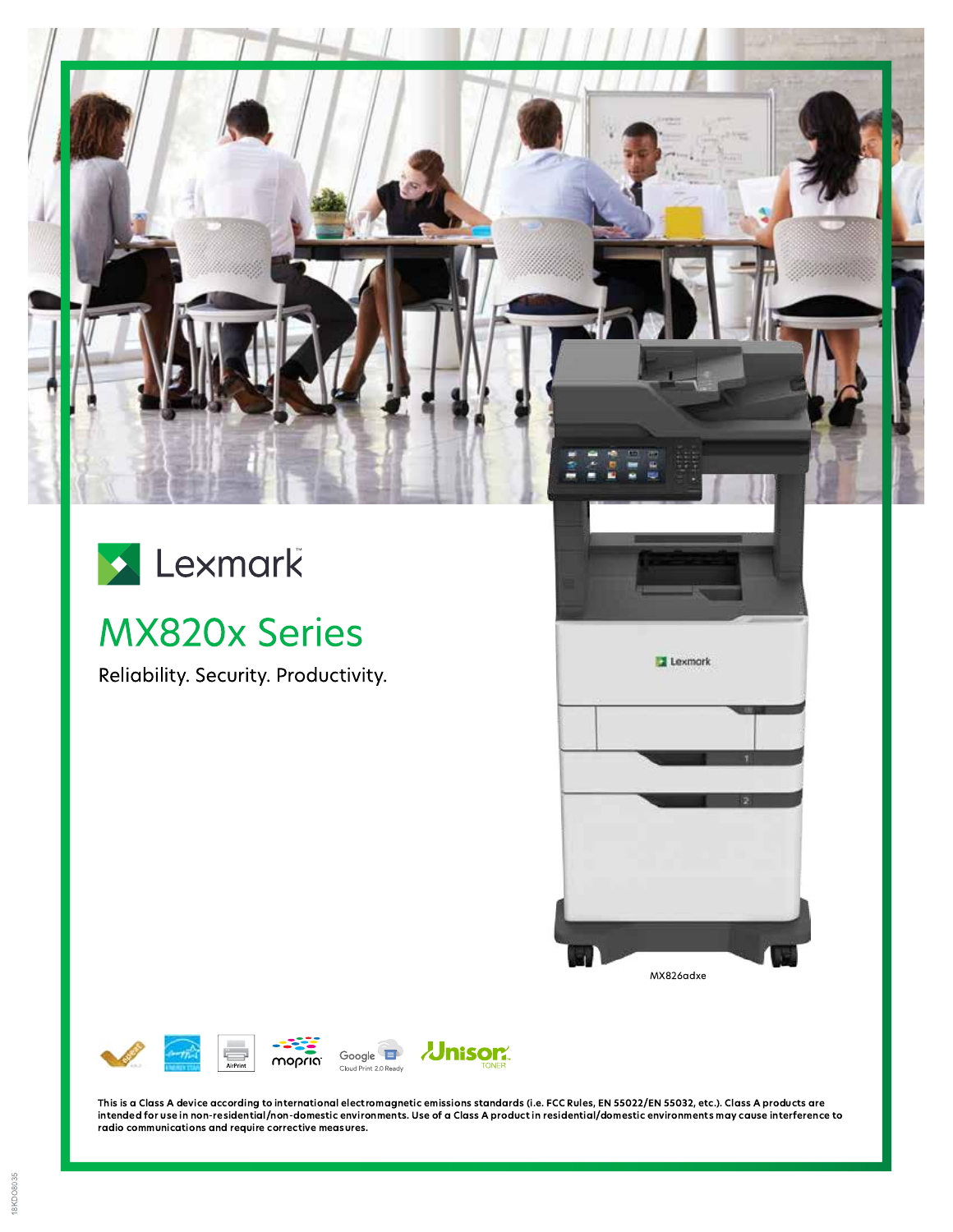### Lexmark MX820x Series

With output up to 70 ppm\*, long-life imaging components, Ultra High Yield toner capacity, a range of finishing and output options, and up to 2750 sheets of standard input, the MX820x Series is Lexmark's high-capacity, large-workgroup multifunction monochrome leader. A 10-inch class/25-cm touch screen with e-Task interface keeps you informed and in control, whether you connect via Ethernet, USB or mobile.



#### **Get more done**

- Powerful 1.2-GHz quad-core processor and up to 6 GB of memory drives printing at up to 70 ppm\* and scanning at up to 150 sides per minute.
- Robust paper handling supports reliable feeding of a wide range of media types and sizes and the included high-capacity feeder raises total standard input up to 2750 sheets.
- Standard hard disk includes OCR and enhanced scanning capabilities.
- Connect via Ethernet, USB, or simple mobile printing options.
- Staple and hole-punch finishing options add a polished and  $\blacktriangleright$ professional look.

#### Interact with ease

- Intuitive 10-inch class/25-cm color touch screen offers smooth, tablet-like interaction with customizable convenience and productivity apps.
- Front access to the paper path and power button means you'll virtually never have to access the back of the device.
- Innovative serviceability features, starting with singledoor access to parts and supplies, help you resolve problems quickly.

#### **Ready when you are**

- Long-life fuser and imaging components extend uptime.
- Unison<sup>™</sup> Toner replacement cartridges deliver up to 55,000 pages\*\* of high-quality printing.
- Steel frame and durable design stands up to heavy use and harsh environments.

#### **Full-spectrum security**

- Lexmark's full-spectrum security architecture helps keep your information safe-in the document, on the device and over the network.
- Keypoint Intelligence Buyers Lab honored Lexmark with a prestigious BLI PaceSetter award for Document Imaging Security\*\*\*.



#### **Built for planet earth**

- Energy management features reduce power consumption in active use or sleep mode.
- Standard two-sided printing saves paper. ь
- Device is rated EPEAT® Gold and ENERGY STAR® certified.
- Recycle cartridges through the award-winning Lexmark ь Cartridge Collection Program (LCCP).

Print and copy speeds measured in accordance with ISO/IEC 24734 and ISO/IEC 24735 respectively (ESAT). For more information see: www.lexmark.com/ISOspeeds. \*\*Average standard page yield value declared in accordance with ISO/IEC 19752.<br>\*\*\*Award based on North America and/or Western Europe data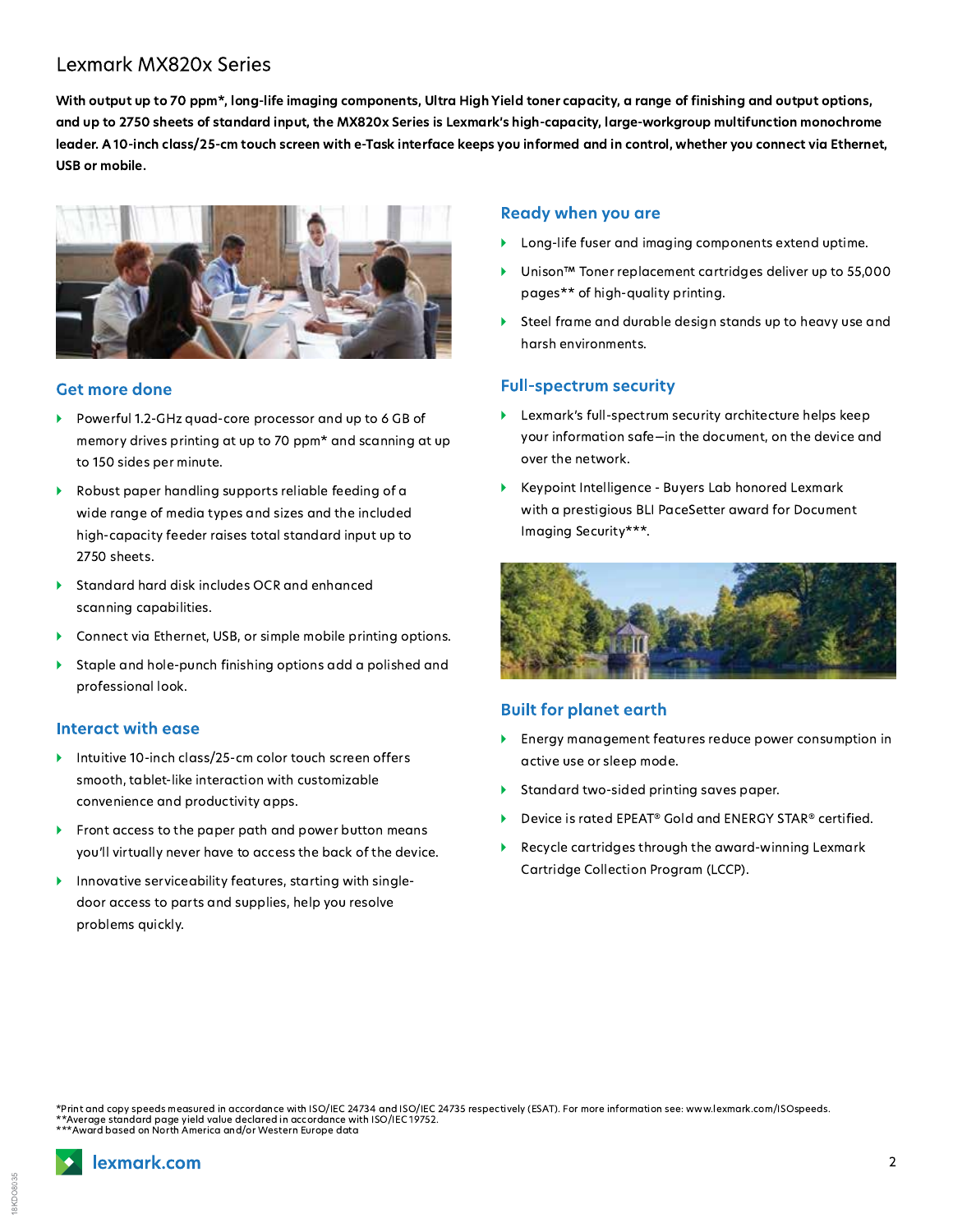

- Multifunction product with 10-inch  $\mathbf{1}$ (25 cm) class e-Task color touch screen 54.8 x 27.0 x 27.3 inches 1391.9 x 685.8 x 693.4 mm
- 100-sheet multipurpose feeder  $\overline{2}$ Dimensions included as part of base model
- 3 550-sheet tray Dimensions included as part of base model
- 4 2100-sheet tray Dimensions included as part of base model
- 5 Caster base Dimensions included as part of base model
- 6 Staple, hole punch finisher 10.3 x 18.2 x 20.0 inches 263 x 462 x 507 mm
- **Staple finisher**  $\overline{7}$ 9.7 x 17.1 x 16.3 inches 246 x 435 x 414 mm
- 8 Kevboard  $1 \times 11 \times 5.1$  inches 25 x 280 x 130 mm
- $\circ$ 4-Bin mailbox 10.7 x 16.6 x 15.1 inches 272 x 421 x 384 mm
- Offset stacker  $10$ 9.7 x 17.1 x 16.3 inches 246 x 435 x 414 mm



Note 1: Does not support optional trays.

Note 2: Supports one optional staple, hole punch finisher; OR one optional staple finisher; OR one optional 4-bin mailbox; OR one optional offset stacker. Note 3: All measurements are shown as height x width x depth. For more information about supported configurations, refer to the Printer, Option and Stand Compatibility Guide at http://www.lexmark.com/publications/furniture\_safety/

© 2018 Lexmark. All rights reserved.

Lexmark, the Lexmark logo and Unison are trademarks of Lexmark International, Inc., registered in the United States and/or other countries. AirPrint® and the AirPrint Logo® are trademarks of Apple, Inc. ENERGY STAR® is a U.S. registered mark. Google Cloud Print™ is a trademark of Google, Inc. MOPRIA®, the Mopria® Logo™ and the Mopria® Alliance logos are trademarks, service marks, and certification marks of Mopria Alliance, Inc. in the United States and other countries. All other trademarks are the property of their respective owners. All other trademarks are the property of their respective owners.

This product includes software developed by the OpenSSL Project for use in the Open SSL Toolkit (http://www.openssl.org/).